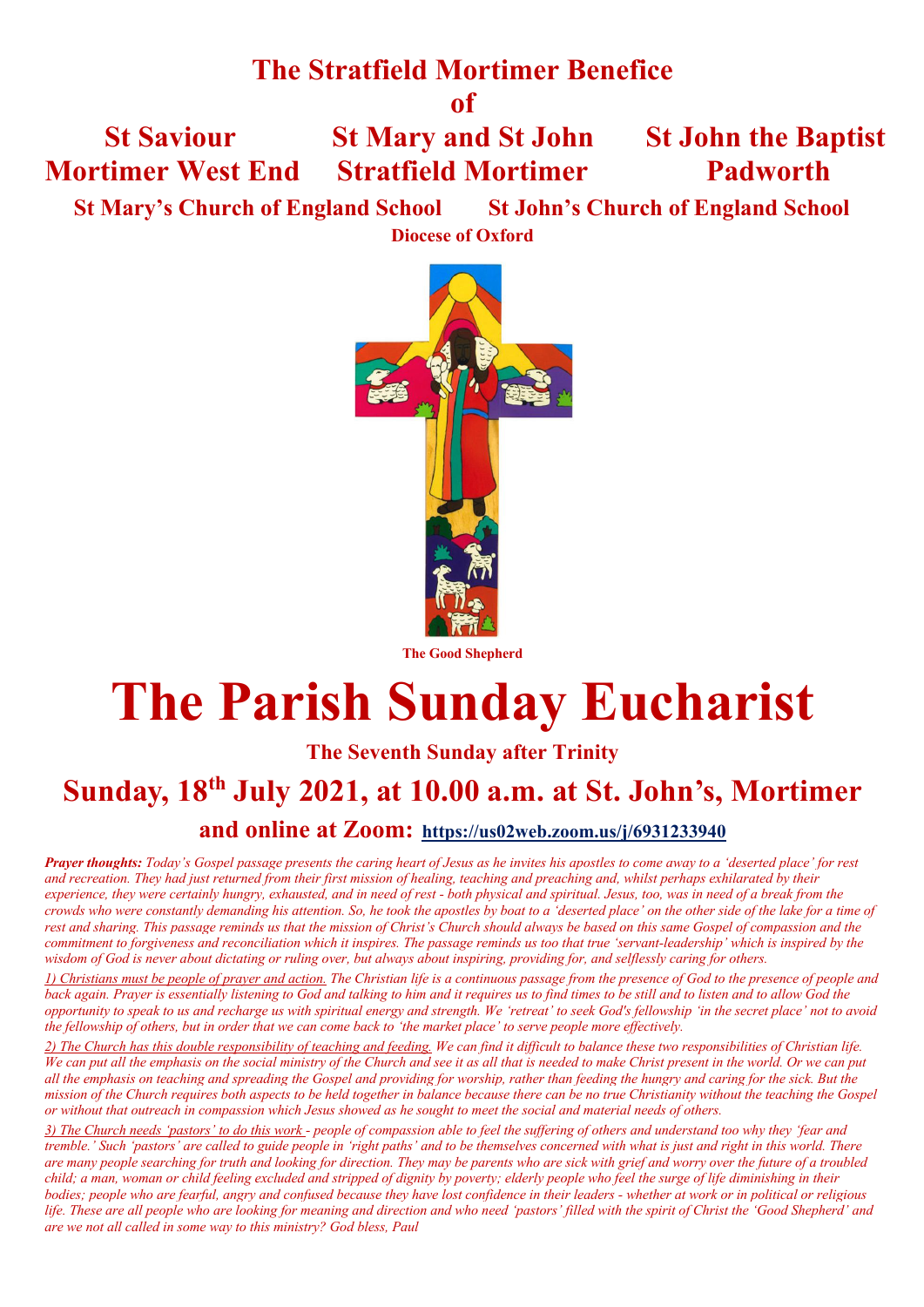### **The Parish Sunday Eucharist**

*This Holy Memorial is known by various names: 1) 'The Eucharist' - which means 'Thanksgiving' - because Jesus offered himself in love; 2) 'the Lord's Supper' - or 'Breaking of the Bread' - because we celebrate it as a shared meal; 3) 'Holy Communion,' because we become one with Christ by receiving him; and 4) 'Holy Mass' - holy sending - because it gives us a mission: to go in peace to serve the Lord.*

*If you are not able to come to St John's please do share in this online service from your own home. May God bless us as we join to worship together. The present rules and guidelines about attendance, distancing, singing & speaking in churches will be followed carefully.*

#### **THE GATHERING SONG**

**Love divine, all loves excelling, joy of heaven, to earth come down, fix in us your humble dwelling, all your faithful mercies crown. Jesus, you are all compassion, pure, unbounded love impart; visit us with your salvation, enter every trembling heart.**

**Come, almighty to deliver, let us all your grace receive; suddenly return, and never, never more your temples leave. We would always give you blessing, serve you as your hosts above, pray, and praise you without ceasing, glory in your perfect love.**

#### **THE GATHERING**

Priest In the name of God - the Father, the Son, and the Holy Spirit.

#### **All Amen.**

*The priest may introduce the Eucharist.*

#### **THE GREETING**

*The greeting proclaims the presence of the Lord with us. The Penitential Rite, the Gloria and the Opening Prayer follow. The purpose of these preliminary rites is to help the people, gathered for the celebration of the Eucharist, to join with each other as a worshipping community, and to prepare to listen to the Word of God and to celebrate the Eucharist - the Great Thanksgiving.*

The Lord be with you

#### **All And also with you.**

#### **PRAYERS OF PENITENCE**

*We call to mind our sins to repent of them / turn from them and to ask fogiveness of God and each other. The Invitation to Confession.*

As we prepare to celebrate the mystery of God's love, revealed in Word and Sacrament, let us call to mind our sins.

#### *A pause for silent reflection follows.*

| All | I confess to almighty God,                           |
|-----|------------------------------------------------------|
|     | and to you, my brothers and sisters,                 |
|     | that I have sinned through my own fault,             |
|     | in my thoughts and in my words,                      |
|     | in what I have done and in what I have failed to do. |

#### Priest *The Absolution*

 **+** Almighty God have mercy on you, forgive you your sins, and bring you to everlasting life. **All Amen.**

#### **THE GLORIA**

**Glory to God, glory to God, Glory to the Father! Glory to God, glory to God, glory to the Father!** *To God be glory forever! To God be glory forever!*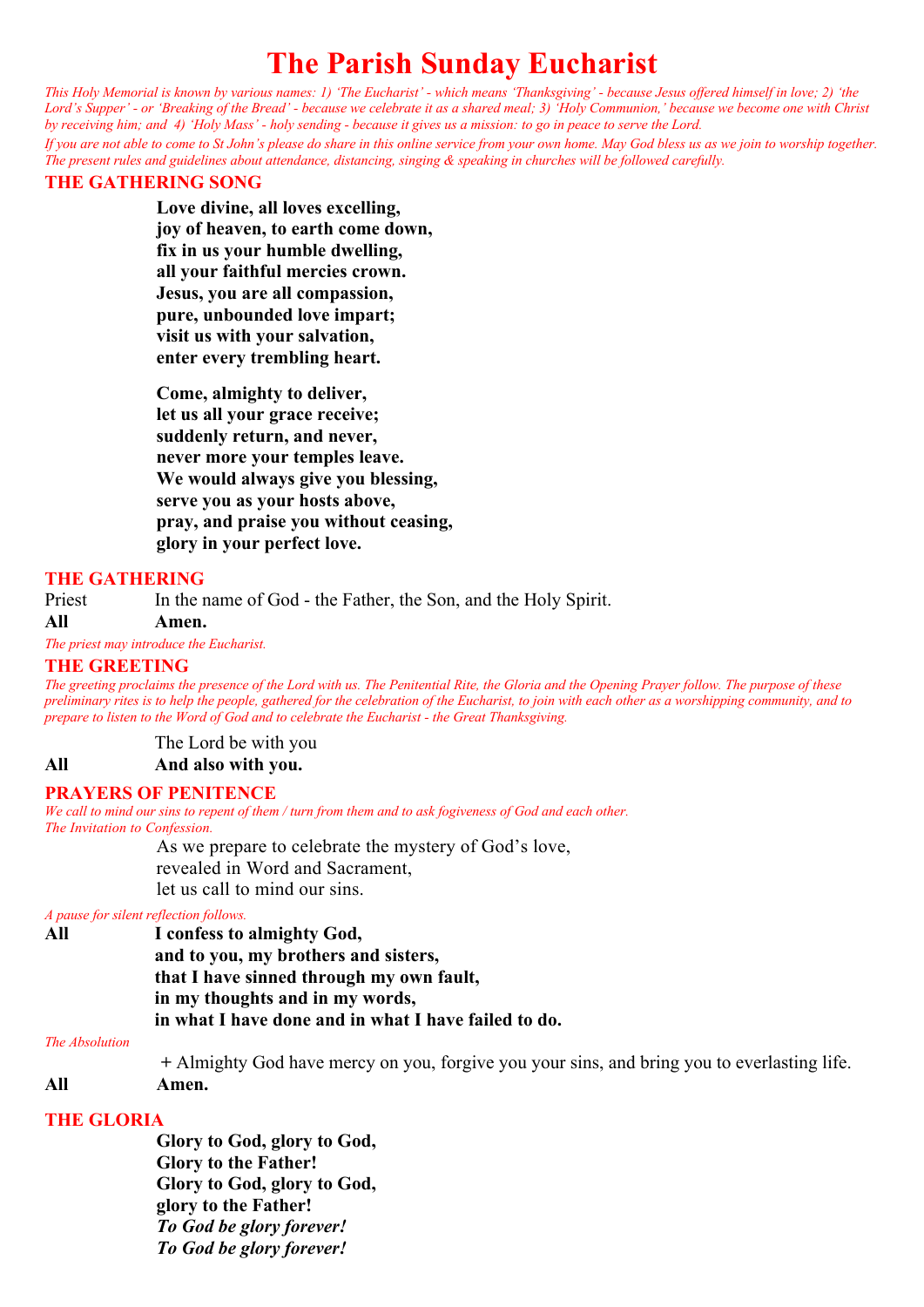*Alleluia, Amen! Alleluia, Amen! Alleluia, Amen!*

**Glory to God, glory to God, Glory to Christ Jesus! Glory to God, glory to God, glory to Christ Jesus!** *To God be glory forever! To God be glory forever! Alleluia, Amen! Alleluia, Amen! Alleluia, Amen!*

**Glory to God, glory to God, Glory to the Spirit! Glory to God, glory to God, glory to the Spirit!** *To God be glory forever! To God be glory forever! Alleluia, Amen! Alleluia, Amen! Alleluia, Amen!*

#### **THE COLLECT**

Priest Let us pray.

*Together we spend a few moments in silence, realising, and giving thanks, that we are in the presence of God our Father to whom we make our prayers. The prayer'collects' our thoughts.* 

Priest Lord of all power and might, the author and giver of all good things: graft in our hearts the love of your name, increase in us true religion, nourish us with all goodness, and of your great mercy keep us in the same; through Jesus Christ your Son our Lord, who is alive and reigns with you, in the unity of the Holy Spirit, one God, now and for ever.

**All Amen.**

#### **THE LITURGY OF THE WORD**

*The Liturgy of the Word consists of readings from the scriptures; a sermon/homily, which expounds the readings; the Profession of Faith, which is the Creed of God's people; and the Prayer of the Faithful or General Intercessions in which the people of God intercede for all humankind and all creation.* 

*In the Liturgy of the Word God speaks to us of redemption and salvation and nourishes us with his 'word.' We are not only listening to past history. The God who speaks to Israel and to the early Church speaks to us today through the power of the Holy Spirit working within us as we listen to him*  and as he reveals the pattern for our lives. 'The word of God is something alive and active: it cuts like any double edged sword but more finely...it *can judge the secret emotions and thoughts'(The Letter to the Hebrews 4:12).*

#### **THE FIRST READING - Ephesians 2: 13 - 18. -** Read by Gill McInnes

*Here the author of the Letter to the Ephesians sees that in Christ Jesus God has broken down the dividing wall between Jews and Gentiles (there*  was, quite literally, a wall like that with a warning sign on it in the Temple in Jerusalem) and all the other dividing walls and brought us together in *the one in whom all things are united.*

Reader A reading from The Letter to the Ephesians.

But now in Christ Jesus you who once were far off have been brought near by the blood of Christ. For he is our peace; in his flesh he has made both groups into one and has broken down the dividing wall, that is, the hostility between us. He has abolished the law with its commandments and ordinances, that he might create in himself one new humanity in place of the two, thus making peace, and might reconcile both groups to God in one body through the cross, thus putting to death that hostility through it. So he came and proclaimed peace to you who were far off and peace to those who were near; for through him both of us have access in one Spirit to the Father.

*At the end of the reading:*

Reader This is the word of the Lord.

#### **All Thanks be to God.**

*Now we hear the Gospel (the Good News) and acknowledge that we are his people and called to be part of his mission to the world inasmuch as we share his message and his life with faith, hope and love.*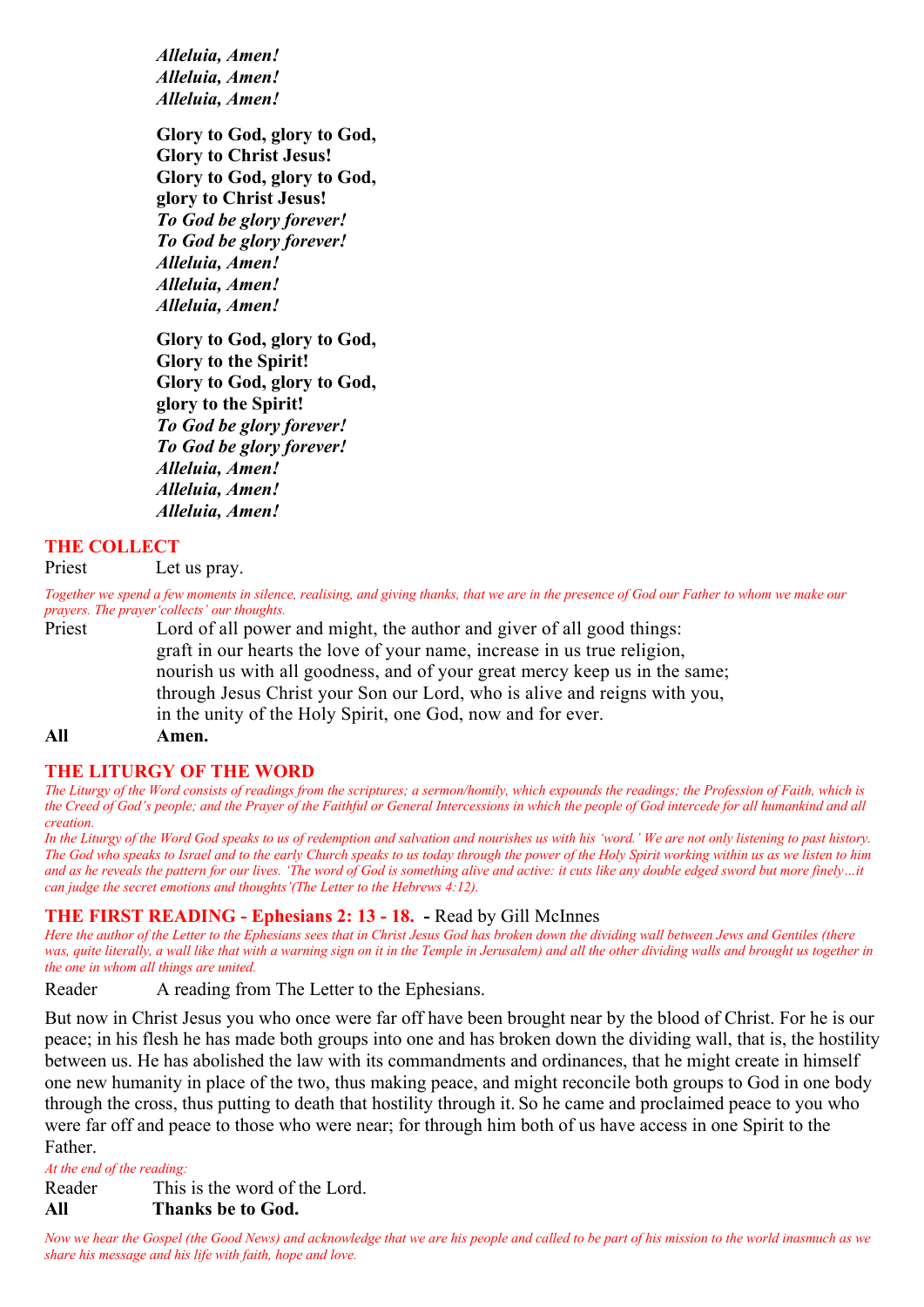#### **THE GOSPEL ACCLAMATION**

#### **Alleluia, Alleluia, Alleluia.**

The sheep that belong to me listen to my voice, says the Lord. *John 10: 27* I know them and they follow me. **Alleluia, Alleluia, Alleluia.**

#### **THE GOSPEL READING** - **ST MARK'S GOSPEL 6: 30 - 34.**

*They were like sheep without a shepherd.*

The Lord be with you.

**All And also with you** .

Hear the Gospel of our Lord Jesus Christ according to Mark.

#### **All Glory to you, O Lord.**

The apostles gathered around Jesus, and told him all that they had done and taught. He said to them, 'Come away to a deserted place all by yourselves and rest a while.' For many were coming and going, and they had no leisure even to eat. And they went away in the boat to a deserted place by themselves. Now many saw them going and recognized them, and they hurried there on foot from all the towns and arrived ahead of them. As he went ashore, he saw a great crowd; and he had compassion for them, because they were like sheep without a shepherd; and he began to teach them many things.

*At the end of the Gospel*

This is the Gospel of the Lord.

**All Praise to you, O Christ.**

#### **THE SERMON**

*We are a Eucharistic community - united around in word and sacrament. Through the readings God has spoken to his people of his redeeming love and of the nourishment which his Spirit gives. The sermon reflects on our readings and relates them to our Eucharistic celebration and to our ordinary life.*

*After the sermon there may be a short period of silent reflection.*

#### **THE PROFESSION OF CHRISTIAN FAITH - THE CREED**

*We make the profession of faith in response to the word of God written in the Gospels and spoken in the sermon. We testify that God is our Father*  who gives us new life through his Son and who calls us together in the power of his Spirit to be a Eucharistic people, a 'thanksgiving people', a *living community of his abiding self-giving love.*

**All We believe and trust in God the Father who made the world.** 

**We believe and trust in his Son, Jesus Christ, who redeemed the world.** 

**We believe and trust in the Holy Spirit who gives life to the people of God. Amen**

#### **THE PRAYER OF THE FAITHFUL OR GENERAL INTERCESSION**

*We are invited to pray for the needs of the Church's mission and for all people. Through baptism we have been made one with Christ, our great high priest, and we share in his intercessions before the Father for the needs of his Church and of all people. Our intercessions flow from our listening to the Gospel and sermon by which we have been made more aware of our Christian commitment.* 

 *This Prayer of the Faithful, or General Intercession, is announced and consists of a series of intercessions; we pray for the universal Church and its mission and for our bishop and for our benefice - our parishes and our two Church schools; for the world, for our Queen and country, for our local communities, families and friends; for the sick and suffering and for all in pain; for the departed. And in communion with Mary, St John the Evangelist, St John the Baptist and all the Saints of God we entrust one another and all people and all creation to God's saving love.*

Priest: In the power of the Holy Spirit of God, and in union with Christ Jesus, let us pray to the Father. *The deacon or minister continues:*

Heavenly Father, strengthen Justin our Archbishop, Steven our bishop, Olivia our area bishop, our benefice, our Church schools of St Mary's and St John's, and all your Church in the service of Christ, that we may live together in your love and reveal your glory in the world.

Lord, in your mercy

#### **Hear our prayer.**

Heavenly Father, bless and guide Elizabeth our Queen, our Government and our District and Village Councils. Give wisdom to all in authority and direct this and every nation in the ways of justice and peace that people everywhere may honour one another and seek the common good.

Lord, in your mercy

#### **Hear our prayer.**

Heavenly Father, Your Son shared the life of a family: in your love bless and protect our families, friends, and neighbours and help us to learn how to serve Christ in one another, and to love as he loves us.

Lord, in your mercy

 **Hear our prayer.**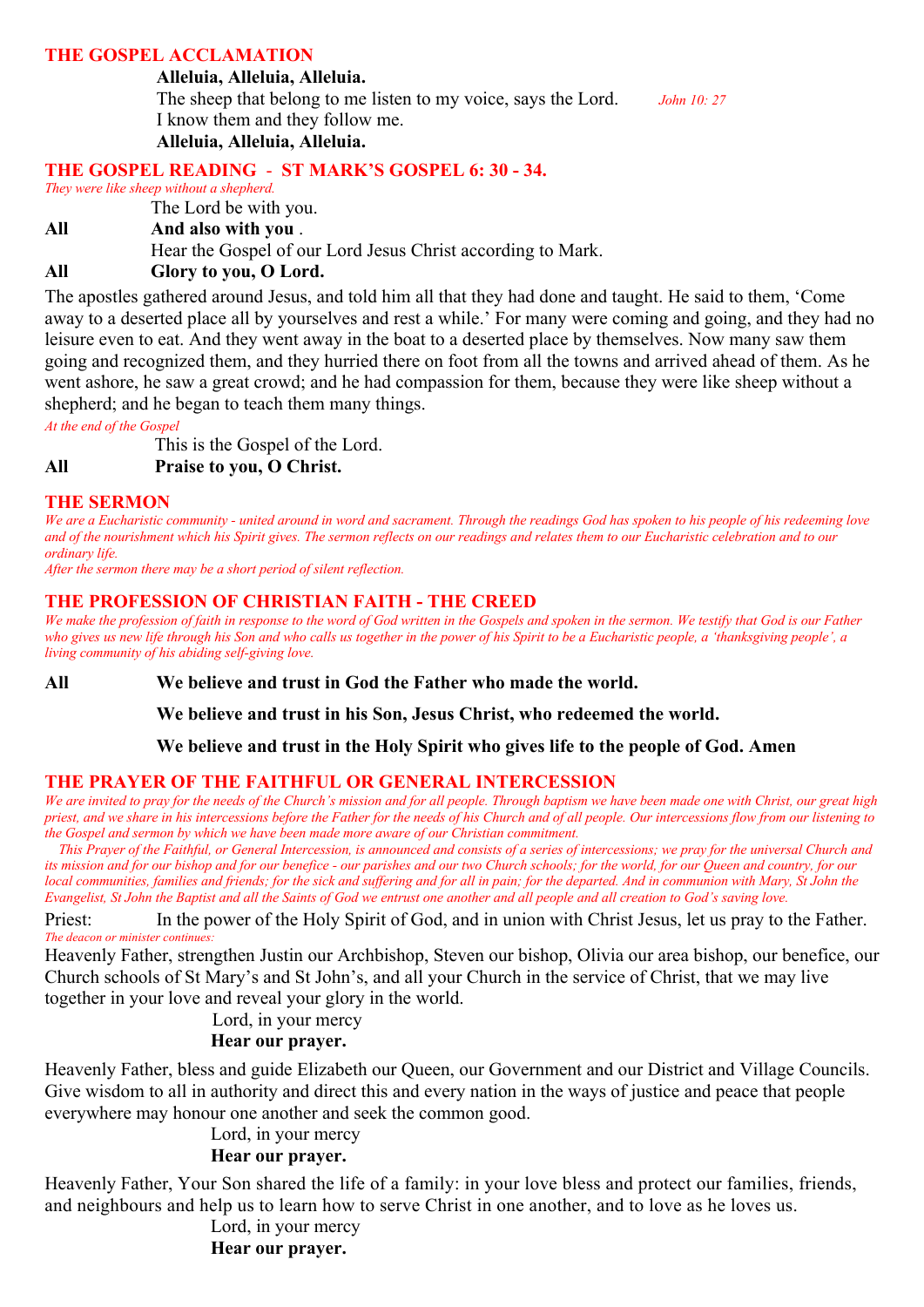Heavenly Father, we pray to you for all who suffer in body, mind or spirit…; give them hope in their troubles and bring them the joy of your salvation…

Lord, in your mercy

#### **Hear our prayer.**

Heavenly Father, we remember before you all who have died recently …

Lord, in your mercy

#### **Hear our prayer**

Heavenly Father, we rejoice in the fellowship of Blessed Mary, St John the Evangelist, St John the Baptist and all your saints and we commend ourselves and all people to your unfailing love…

Priest Merciful Father,

#### **All Accept these prayers for the sake of your Son, Our Saviour, Jesus Christ. Amen.**

#### **THE LITURGY OF THE HOLY EUCHARIST**

*At the Last Supper Christ 'took some bread and when he had given thanks, broke it and gave it to his disciples, saying "This is my body which will be given for you; do this in remembrance of me". He did the same with the cup…' (Luke22:19-20). The Church, joyfully obedient to the Lord's command, celebrates the Eucharist taking care that our 'liturgy' corresponds to the words and actions of Christ: 1) Taking bread and wine - we take our own gifts to the Altar, such as our time and talents and our money for the poor and for ministry. 2) Giving thanks ( the meaning of the word Eucharist) - in the Eucharistic Prayer the priest, in the name of us all, says the great hymn of our thanksgiving to God for the whole work of salvation, in which the offerings become the Body and Blood of Christ. 3) The breaking of the one bread is a sign of the unity of the faithful – a sign of the unity which comes through sharing in Christ. 4) And in Holy Communion we receive Christ. In this way, Sunday by Sunday and day by day, the Church tries to carry out what the Lord asked his disciples to do in remembrance of him.*

#### **THE PEACE**

*We acknowledge and give thanks for our unity with one another in Jesus Christ our Lord, which his death and resurrection have brought to us. He is the peace between us. The sign of peace echoes Christ's own resurrection greeting to his disciples. Before we share in the same bread we express our love for one another in Christ and pray for peace and unity (cf Luke 1.78,79).*

Priest Christ is our peace. He has reconciled us to God in one body by the cross. We meet in his name and share his peace. The peace of the Lord be always with you **All And also with you.**

### **THE PREPARATION OF THE ALTAR**

*The peoples' gifts of bread and wine are brought to the altar. The offerings of money is made and promised to support the wider ministry and work of the Church. Taking the Gifts: We give thanks to God for the gifts in the following words.*

#### Priest **BREAD**

Blessed are you, Lord, God of all creation. Through your goodness we have this bread to offer, which earth has given and human hands have made. It will become for us the bread of life. **All Blessed be God for ever.**

#### **WINE**

Blessed are you, Lord, God of all creation. Through your goodness we have this wine to offer, fruit of the vine and work of human hands. It will become for us the cup of salvation.

#### **All All Blessed be God for ever.**

#### **OUR TIME, TALENTS AND TREASURE/MONEY**

Blessed are you, Lord, God of all creation. Through your goodness we have the gifts of our time, talents and money to offer. May our offerings of our gifts be a sincere sign of our gratitude and our dedication to your service.

#### **All Blessed be God for ever.**

*The priest prays quietly: Lord God, we ask you to receive us and be pleased with the sacrifice we offer you with humble, contrite and thankful hearts. The priest washes hands as an expression of the desire for inward purification, praying quietly: Lord, wash away my iniquity; cleanse me from my sin.*

#### **PRAYER OVER THE GIFTS**

- Priest Pray my brothers and sisters, that my sacrifice and yours may be acceptable to God, the Almighty Father.
- **All May the Lord accept the sacrifice at your hands for the praise and glory of his name, for our good, and the good of all his Church.**
- Priest Amen.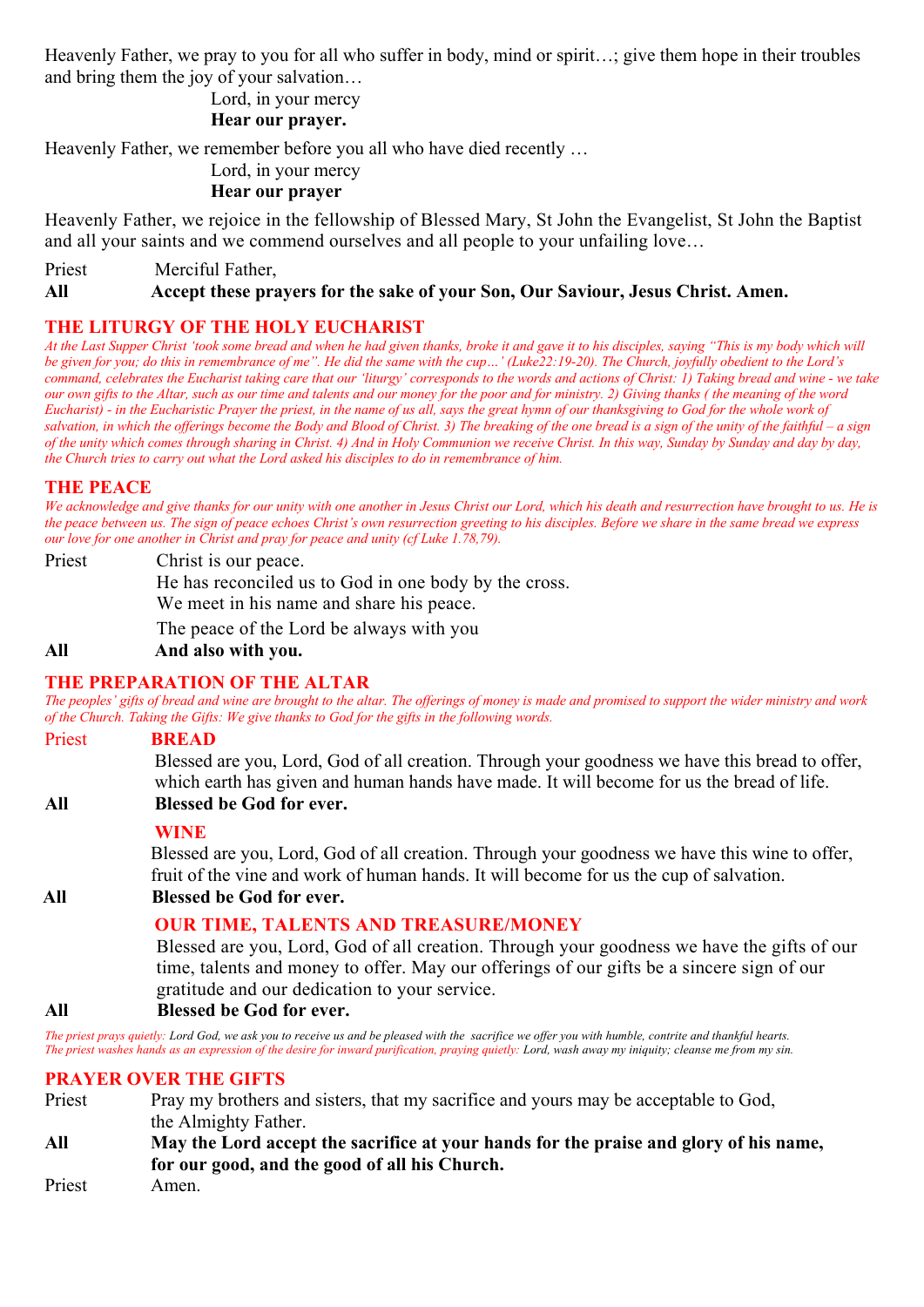God of peace, as we bring our gifts to your altar teach us to lay aside all that divides us and make us one in praising you. We ask this through Jesus Christ our Lord.

#### **All Amen.**

#### **THE EUCHARISTIC PRAYER**

*The Eucharistic Prayer is the centre and high point of the whole Christian celebration. This great prayer of praise and thanksgiving proclaims the wonderful works of God and through it we join ourselves with Christ in praise and thanksgiving to God the Father and in offering ourselves to him in union with Christ's self-offering on the cross. We express our share in the prayer, which is said by the priest on behalf of all the people, by listening inwardly and joining in the acclamations (joyful shouts or songs) and the Sanctus (the Holy, Holy, Holy which concludes the preface), the memorial acclamation and the great 'Amen' which concludes our Eucharistic Prayer.*

| Priest<br>All | The Lord be with you.<br>And also with you.                                                                                                                                                                                                                                                                                  |
|---------------|------------------------------------------------------------------------------------------------------------------------------------------------------------------------------------------------------------------------------------------------------------------------------------------------------------------------------|
| All           | Lift up your hearts.<br>We lift them to the Lord.                                                                                                                                                                                                                                                                            |
| All           | Let us give thanks to the Lord our God.<br>It is right to give thanks and praise.                                                                                                                                                                                                                                            |
|               | The Preface praises God for his mighty acts:<br>Father, all-powerful and ever-living God,<br>we praise and thank you through Jesus Christ our Lord<br>for your presence and action in the world.<br>In the midst of conflict and division you turn our minds to thoughts of peace.                                           |
|               | Your spirit changes our hearts: enemies begin to speak to one another,<br>those who were estranged join hands in friendship,<br>and nations seek the way of peace together.<br>Your Spirit is at work when understanding puts an end to strife,<br>when hatred is quenched by mercy, and vengeance gives way to forgiveness. |
|               | For this we should never cease to thank and praise you.<br>We join with all the choirs of heaven as they sing for ever to your glory:                                                                                                                                                                                        |
| All           | Holy, holy, holy Lord,<br>God of power and might,<br>heaven and earth are full of your glory.<br>Hosanna in the highest.<br>Blessed is he who comes in the name of the Lord.<br>Hosanna in the highest.                                                                                                                      |
| Priest        | We pray to the Father for the sending down of the Holy Spirit and recall the Lord's Supper.<br>God of power and might, we praise you through your Son, Jesus Christ,                                                                                                                                                         |

| Priest | God of power and might, we praise you through your Son, Jesus Christ,            |
|--------|----------------------------------------------------------------------------------|
|        | who comes to us in your name.                                                    |
|        | He is the Word that brings salvation. He is the hand you stretch out to sinners. |
|        | He is the way that leads to your peace.                                          |
|        | God our Father, we had wandered far from you,                                    |
|        | but through your Son you have brought us back.                                   |
|        | He died so that we might turn again to you and find our way to one another.      |
|        | Therefore we celebrate the reconciliation Christ has gained for us.              |
|        | We ask you to sanctify these gifts by the power of your Spirit,                  |
|        | as we now fulfil your Son's command.                                             |
|        | While he was at supper on the night before he died for us,                       |
|        | he took bread in his hands                                                       |
|        | and gave you thanks and praise.                                                  |
|        | He broke the bread, gave it to his disciples, and said:                          |

 Take this, all of you, and eat it: this is my body which will be given up for you. Do this in remembrance of me.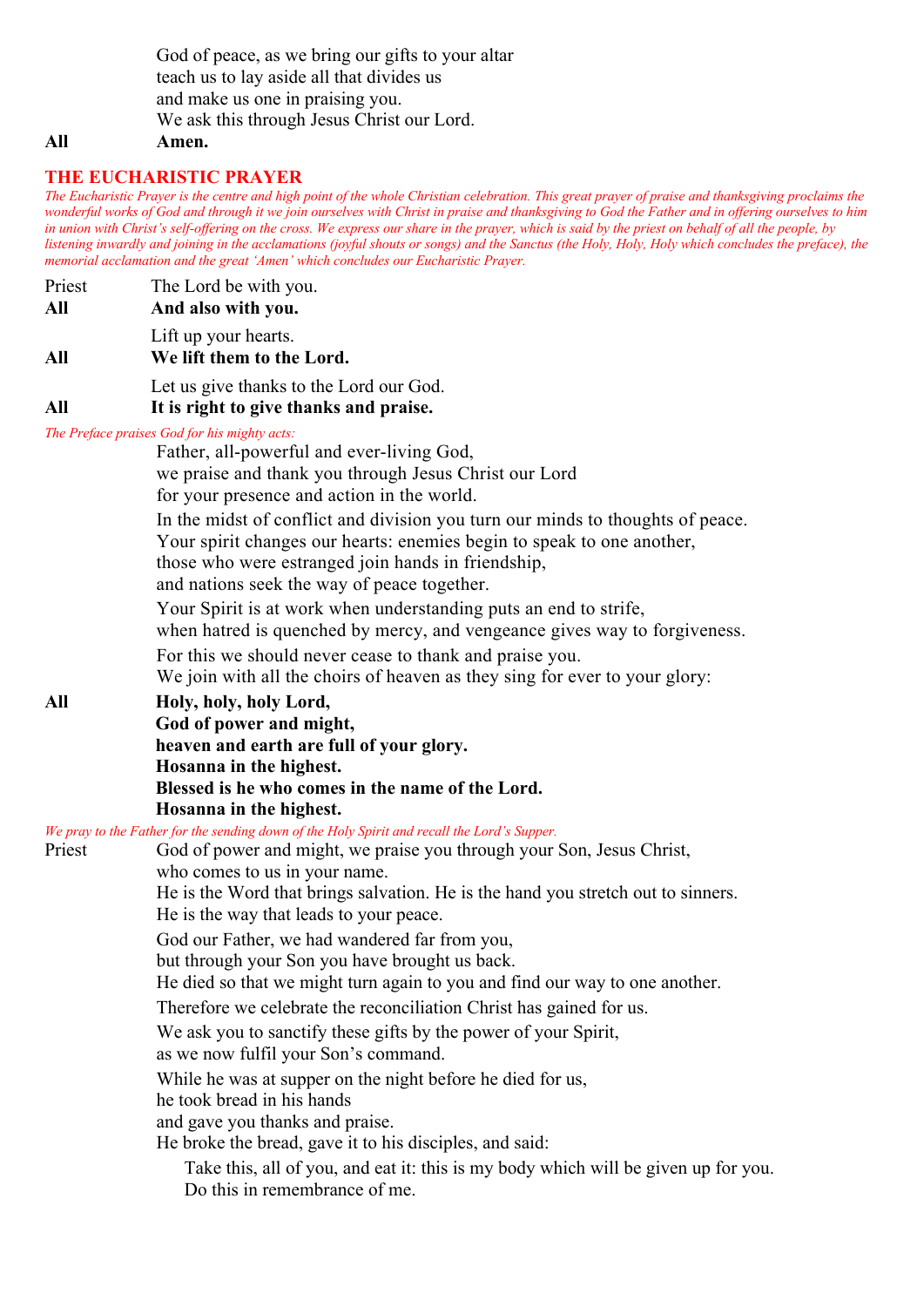At the end of the meal he took the cup.

Again he praised you for your goodness, gave the cup to his disciples, and said:

Take this, all of you, and drink from it: this is the cup of my blood,

the blood of the new and everlasting covenant.

It will be shed for you and for all so that sins may be forgiven.

Do this in remembrance of me.

Let us proclaim the mystery of faith:

#### **Christ has died,**

#### **Christ is risen,**

#### **Christ will come again.**

Lord our God, your Son has entrusted to us this pledge of his love. We celebrate the memory of his death and resurrection and bring you the gift you have given us, the sacrifice of reconciliation.

Therefore, we ask you, Father, to accept us, together with your Son.

Fill us with his Spirit through our sharing in this meal.

May he take away all that divides us.

May this Spirit keep us always in communion with you and all your people.

Father, make your Church throughout the world a sign of unity and an instrument of your peace.

You have gathered us here around the table of your Son,

in fellowship with the Blessed Virgin Mary, St John the Evangelist, St John the Baptist and all the saints.

In that new world where the fullness of your peace will be revealed,

gather people of every language and way of life to share in the one eternal celebration banquet with Jesus Christ the Lord.

Through him, with him, in him, in the unity of the Holy Spirit, all glory and honour is yours, almighty Father, for ever and ever. **All Amen.**

#### **HOLY COMMUNION**

*The communion rite lays strong emphasis on peace, unity and our prayer for forgiveness. We come together to the Lord's table in accordance with the Lord's command, 'Take, eat… take, drink', as a community bound together by the love of God manifest in Christ. We can all be confident in Christ's mercy as we respond to his call to come to his table. Our communal recitation of the Lord's Prayer - the prayer he taught us - prepares us for Holy Communion with our Lord.*

#### **THE LORD'S PRAYER**

Priest Looking for the coming of his kingdom, as our Saviour taught us, so let us pray: **All Our Father, who art in heaven, hallowed be thy name; thy kingdom come; thy will be done; on earth as it is in heaven. Give us this day our daily bread. And forgive us our trespasses, as we forgive those who trespass against us. And lead us not into temptation; but deliver us from evil.**

**For thine is the kingdom, the power and the glory, for ever and ever. Amen.**

#### **THE BREAKING OF THE BREAD**

*The priest takes the host and breaks it over the cup, praying quietly:'May this mingling of the body and blood of our Lord Jesus Christ bring eternal life to us who receive it.''Because there is one bread, we who are many are one body, for we all partake of the one bread' (1 Corinthians 10:17) Christ's gesture of breaking bread with his disciples at the Last Supper gave the Eucharist the name of the 'breaking of bread.'. This gesture signifies that we who share one bread and one cup are made one. The breaking of the Eucharistic bread becomes a sign of unity and charity as the one bread is distributed to the family of God's people.*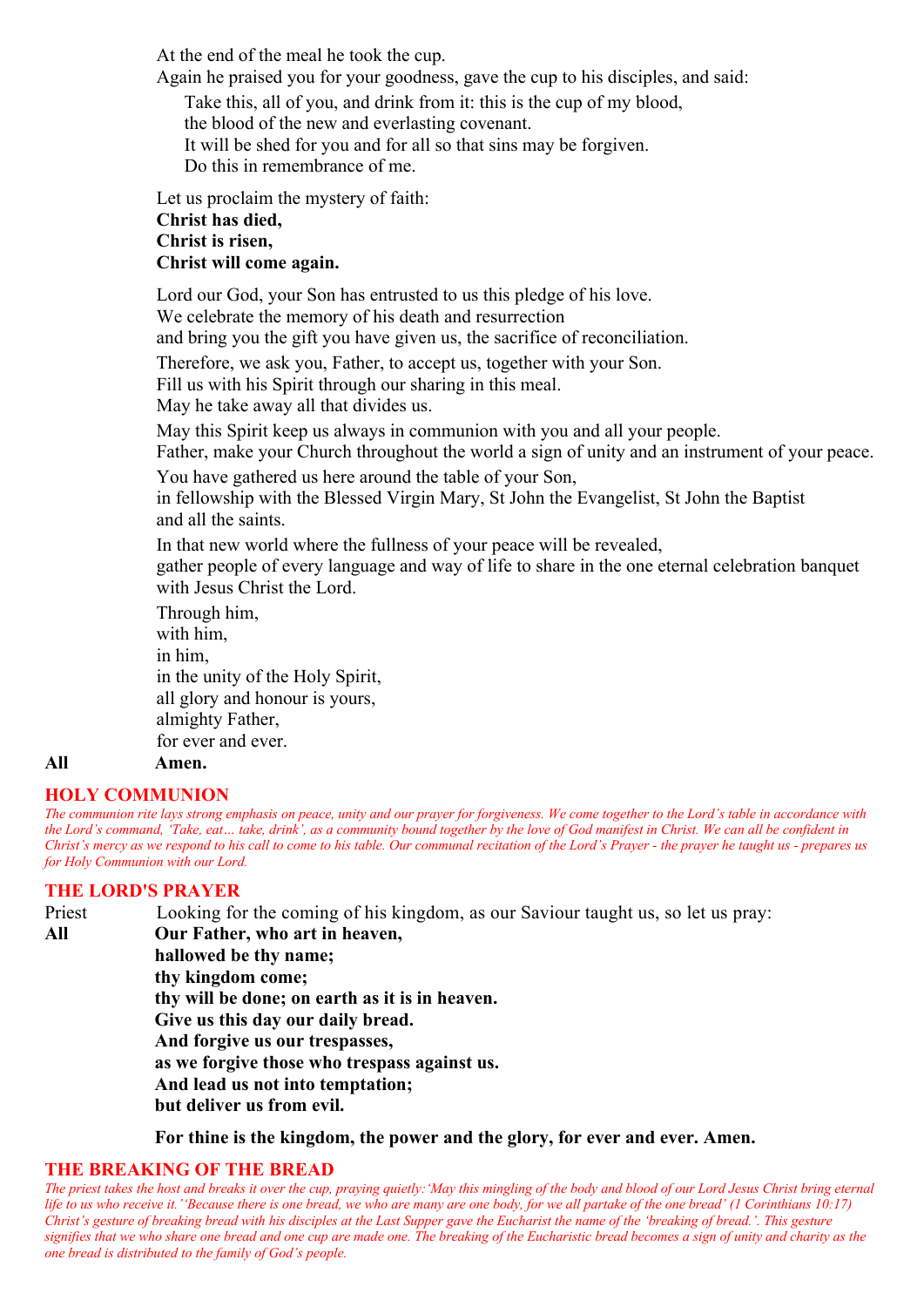Priest We break this bread to share in the body of Christ.

**All Though we are many, we are one body, because we all share in one bread.**

*The priest prepares quietly for Holy Communion. We may all join quietly in this prayer:Lord Jesus Christ, Son of the living God, by the will of the Father and the work of the Holy Spirit your death brought life to the world. By your holy body and blood free me from all my sins and from every evil. Keep me faithful to your teaching, and never let me be parted from you.*

#### **PREPARATION FOR HOLY COMMUNION**

Priest Behold the Lamb of God who takes away the sin of the world. *cf. John 1: 29* Blessed are those who are called to his supper.

**All Lord, I am not worthy to receive you, but only say the word, and I shall be healed.**

*The sign of communion is more complete when given under both 'kinds' since then the sign of the eucharistic meal appears more clearly. However, we live in exceptional times when communion can only be given in one 'kind'when we can come to church. The priest takes the host, raises it a little and shows it saying: The Body of Christ. And the same with the cup saying: The Blood of Christ. When receiving Holy Communion the response and assent to Christ is:*

 $+$  **Amen**.

#### **THE SONG DURING HOLY COMMUNION**

**The Lord's my shepherd, I'll not want; He makes me lie in pastures green. He leads me by the still, still waters, His goodness restores my soul.**

*And I will trust in You alone, And I will trust in You alone, For Your endless mercy follows me, Your goodness will lead me home.*

**He guides my ways in righteousness, and He anoints my head with oil, and my cup, it overflows with joy, I feast on His pure delights.**

**And though I walk the darkest path, I will not fear the evil one, for You are with me, and Your rod and staff are the comfort I need to know**.

*After Holy Communion we may keep a further period of silence.*

#### **PRAYER AFTER HOLY COMMUNION**

Priest Let us pray *The priest invites us all to pray that the Holy Eucharist will have its effect in trsansforming our lives and bring us all to God's kingdom. We pray together silently for a while before the Post Communion prayer.*

Priest Lord God, whose Son is the true vine and the source of life, ever giving himself that the world may live: may we so receive within ourselves the power of his death and passion that, in his saving cup, we may share his glory and be made perfect in his love; for he is alive and reigns, now and for ever. **All Amen.**

#### **THE NOTICES FOR THE COMMUNITY ARE GIVEN.**

#### **THE CONCLUDING RITE**

The Lord be with you. **All and also with you.**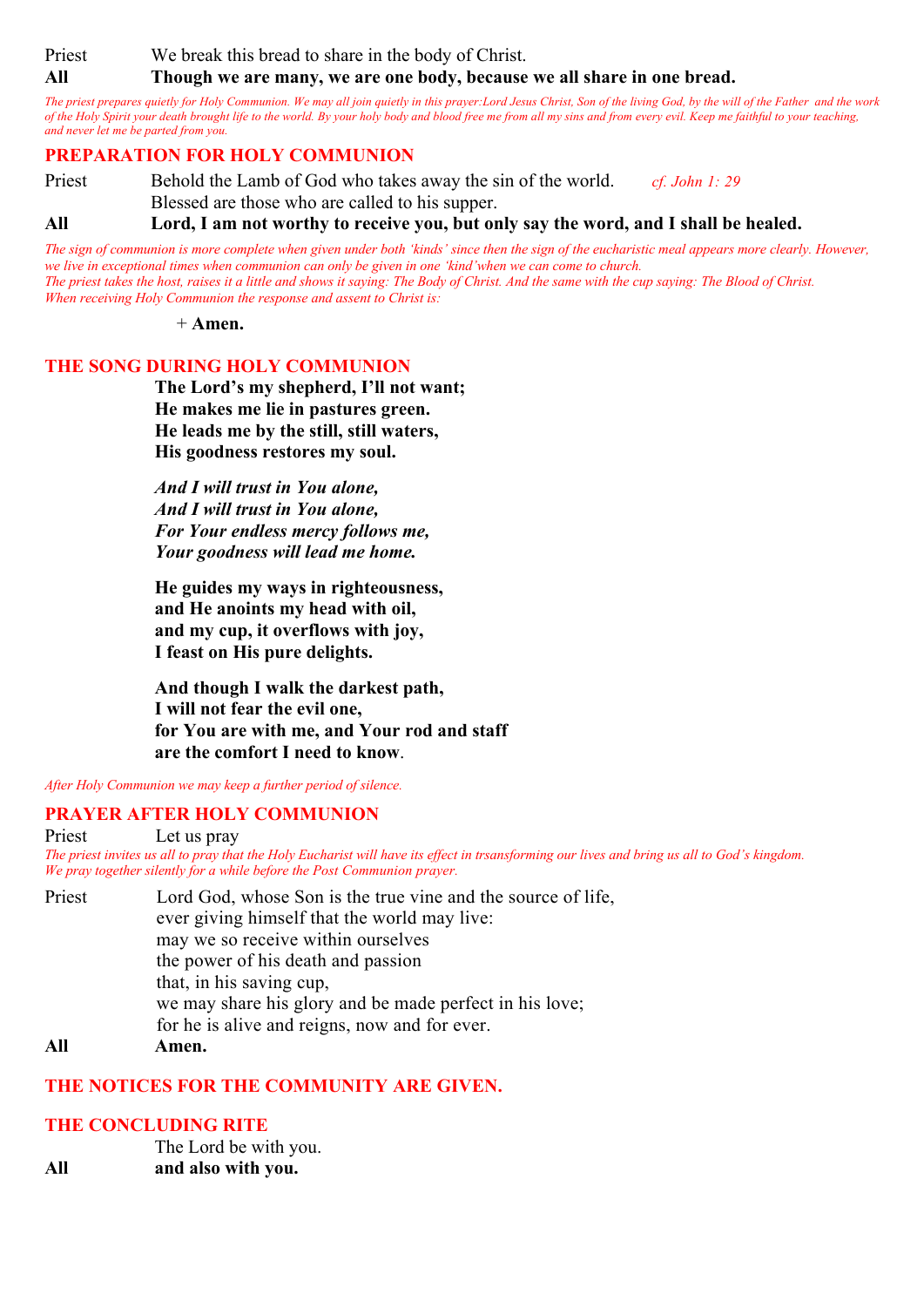#### **THE BLESSING**

The peace of God, which passes all understanding, keep your hearts and minds in the knowledge and love of God and of his Son Jesus Christ our Lord. **+** and the blessing of God almighty, the Father, the Son, and the Holy Spirit, be among you and remain with you always.

### **All Amen.**

Go in the peace of Christ. **All Thanks be to God.** 

#### **THE SENDING OUT SONG**

**The church's one foundation is Jesus Christ her Lord; she is his new creation by water and the word: from heaven he came and sought her to be his holy bride; with his own blood he bought her and for her life he died.**

**And she on earth has union with God the Three-in-One; and mystic, sweet communion with those whose rest is won: O happy ones and holy! Lord, grant to us your grace, with them the meek and lowly, in heaven to see your face.**

**Please donate regularly to support the Church's mission and work.** *The church here needs your help in order to serve our villages, our diocese, our nation and our world in the future. Our doors have been closed due to Coved 19 and with no regular Government or Church of England funding we have lost significant income. Please see the website to see how to give efficiently.*